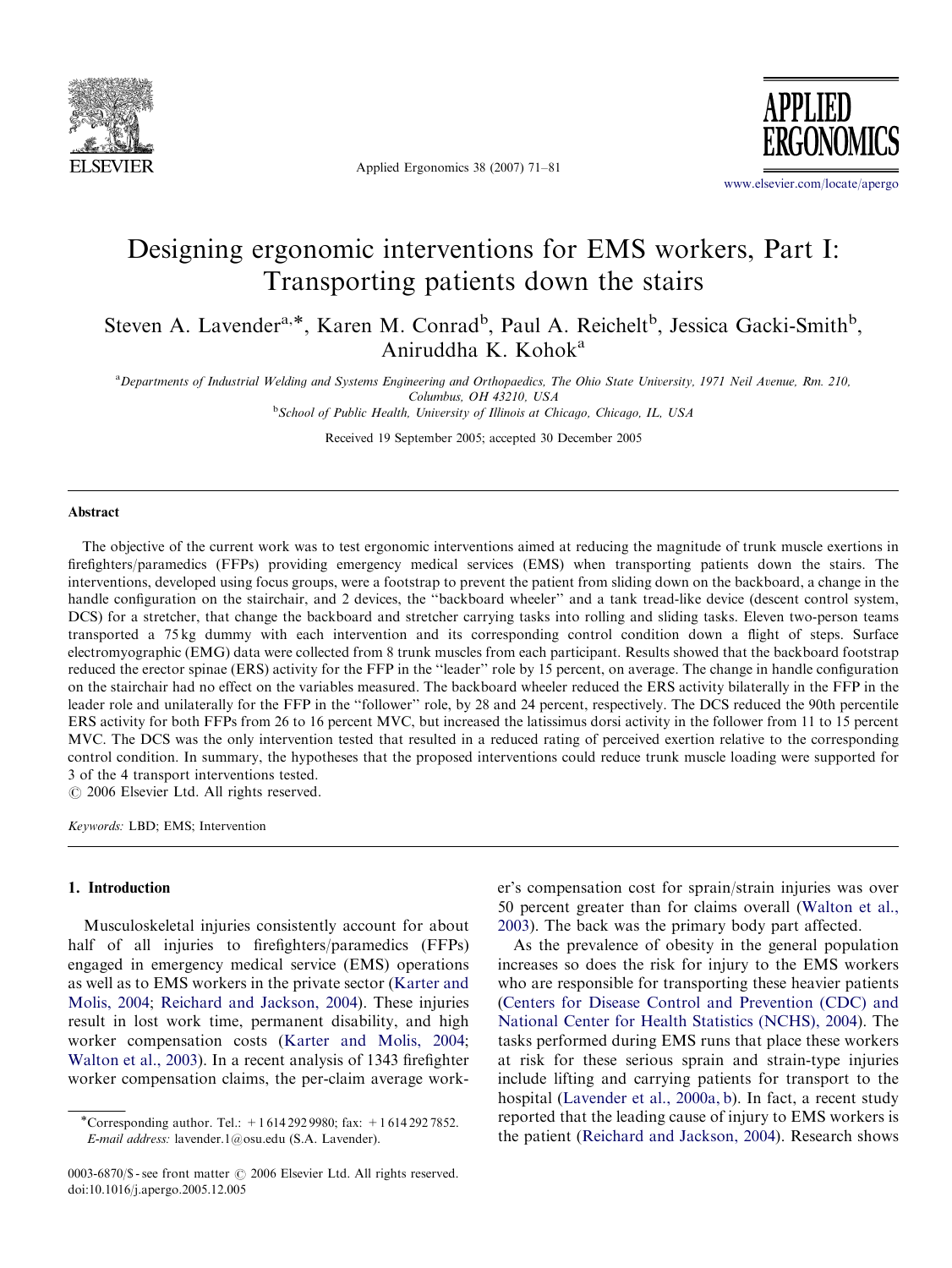that current methods for transporting patients need improvement in order to better protect the EMS workers from injury ([Lavender et al., 2000b](#page--1-0)).

The purpose of this work was to evaluate ergonomic interventions aimed at reducing biomechanical loads on the back as patients are transported down the stairs during EMS operations. Our previous findings, based on interviews and surveys with FFPs, indicated that stair decent tasks are both strenuous and frequently performed [\(Con](#page--1-0)[rad et al., 2000\)](#page--1-0). This was confirmed in biomechanical studies for both members of the two-person team that routinely perform this task ([Lavender et al., 2000a, b\)](#page--1-0). FFPs participating in our focus groups reported that they frequently transport patients from upstairs bedrooms to street level using a stairchair, a backboard, or a stretcher. The selection of the specific piece of equipment is based upon the health status of the patient, space constraints, equipment weight, and individual preferences. Stairchairs, for example, are frequently used where there are tight corners, although relative to a backboard or the stretcher, require an additional transfer prior to being placed in the ambulance. Backboards are used for individuals who cannot be transported in a seated posture, and while they can be placed directly on the stretcher in the ambulance, may be difficult to maneuver through a  $90^{\circ}$  or  $180^{\circ}$  turn on a staircase. The same limitation applies to transporting patients directly on a stretcher; however, there is also the increased weight of the stretcher to consider which often exceeds 36 kg.

Several ergonomic interventions were developed through a series of focus group discussions with FFPs. Three groups, each with between 8 and 10 FFPs met twice to brainstorm and refine intervention ideas. An industrial designer sketched drawings of the concepts suggested by the participants. During these discussions, the ergonomic challenges of using existing equipment were discussed and potential solutions to the ergonomic problems were identified. These included modifications to existing equipment and the development of new approaches. This paper describes a series of interventions aimed at reducing the trunk muscle exertions during stair-transport tasks. Each of the interventions focused on assisting a two-person team. Within each team we identified 2 roles. The FFP descending the stairs first, usually walking backwards, we refer to as being in the ''leader'' role. The ''follower'' role was played by the FFP trailing behind the patient and the transport apparatus.

The first intervention was a footstrap that attached to the backboard to prevent the patient from sliding toward the leader. When a patient slides so that his/her feet extend beyond the backboard, the leader ends up holding the backboard further from the body thus increasing the biomechanical load on the leader [\(Fig. 1a](#page--1-0)). The second intervention for the stair descent tasks was a device that allowed the backboard to be rolled down the stairs on a handtruck-type device, thereby changing the carrying task into a push and pull task [\(Fig. 1b\)](#page--1-0). The third intervention was a set of ''tank treads'' that allow a stretcher to be rolled down the stairs by bridging the steps, thus changing the task from a lift and carrying task to a push and pull task, for the leader and follower, respectively ([Fig. 1c\)](#page--1-0). The fourth intervention was a change in the handle configuration of the stairchair ([Fig. 1d\)](#page--1-0). Many of the FFPs had indicated in the focus groups that the handles available on their stair chair resulted in their hands being held further from the body to eliminate contact with the patient's head, thus increasing the moment arm between the hand positions and the spine. In each case the hypothesis being tested is that the intervention results in lower electromyographic (EMG) activity than that found with the current equipment. EMG was selected as the primary dependent measure as it provides an objective measure of the exertion magnitude. The aim of the interventions developed through this process was to reduce the magnitude of the exertions required by the major trunk muscles that support, move, and stabilize the spine.

### 2. Methods

#### 2.1. Subjects

Eleven two-person teams of FFPs were recruited from fire departments in the Chicago suburbs. All participants were employed fulltime as FFPs at their respective departments. Assignment to a specific team was based on availability. Similar to actual work situations, the team members designated which FFP was the leader and which FFP was the follower. Ten of the teams were comprised of 2 males. One team was comprised of 2 females. Each participant signed an informed consent prior to participating in the study.

The mean age, height, and weight of the subjects was 37 years (28–51 years), 1.80 m (1.63–1.89 m), and 96 kg (70–123 kg), respectively. On average the FFPs had 12 years of experience in the EMS component of the job  $(<1-25$  years). None were experiencing low back pain at the time of the study.

## 2.2. Experimental design

The experiment examined the 4 specific interventions using a repeated measures design. Specifically, each intervention was compared with the existing method and equipment (control condition). Thus, this investigation required each two-person team to perform several stair descent tasks. The sequencing of the experiments was randomized for each two-person team as was the sequencing of the experimental versus control condition. Each intervention was evaluated across the series of subtasks we had identified in our previous investigations [\(Lavender et](#page--1-0) [al., 2000a, b\)](#page--1-0), for example, level carry, beginning the stairs (''begin stairs''), continuing down the stairs (''mid-stair''), and making a  $90^{\circ}$ turn through a landing ("landing").